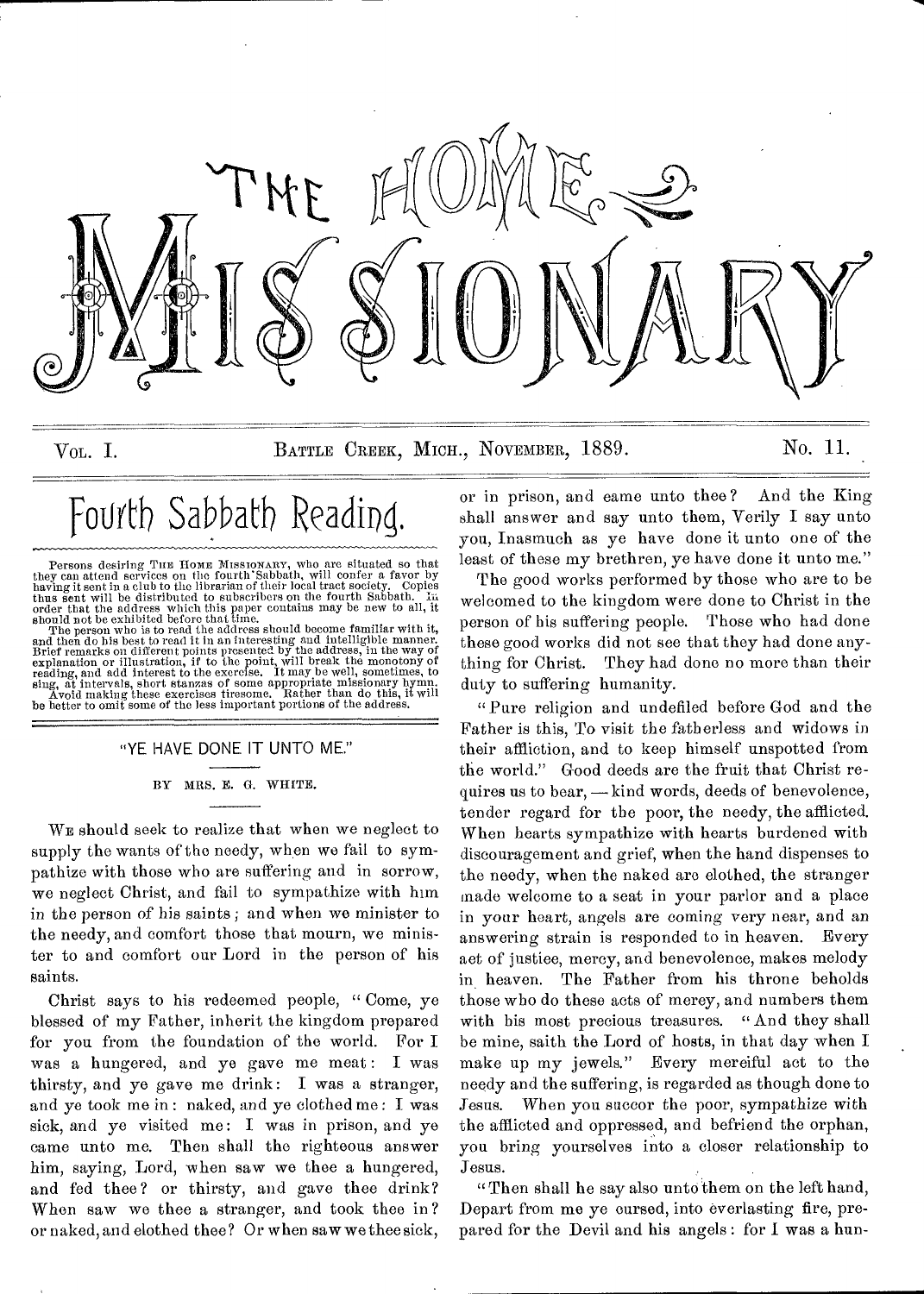gered, and ye gave me no meat : I was thirsty, and ye gave me no drink : I was a stranger, and ye took me not in : naked, and ye clothed me not : sick, and in prison, and ye visited me not. Then shall they also answer him, saying, Lord, when saw we thee a hungered, or athirst, or a stranger, or naked, or sick, or in prison, and did not minister unto thee? Then shall he answer them, saying, Verily I say unto you Inasmuch as ye did it not to one of the least of these, ye did it not to me. And these shall go away into everlasting punishment; but the righteous into life eternal." Matt. 25 : 41-46.

Those on the left hand could not see that they had abused Christ in neglecting the wants of his people. But they had neglected to do for Jesus in the person of his saints, and for this neglect they were to go away into everlasting punishment.

Jesus identifies himself with his suffering children It was *I* that was hungry and thirsty ; it was *I* that was naked ; it was /that was sick ; it was *I* that was in prison. When you were enjoying the food from your bountifully spread tables, I was famishing in the hovel or street n'ot far from you. When you closed your doors against me, while your well-furnished rooms were unoccupied, I had not where to lay my head. Your wardrobes were filled with an abundant supply of changeable suits of apparel, upon which means had been isquandered which you might have given to the needy. I was destitute of comfortable apparel. When' you were enjoying health, I was sick. Misfortune cast me into prison and bound me with fetters, bowing down my spirit, depriving me of freedom and hope, while you roamed free.

What a oneness Jesus here expresses as existing between himself and his suffering disciples! He makes their cause his own. He identifies himself as being in person the very sufferer. Mark, selfish Christian, every neglect to the needy poor, the orphan, the fatherless, is a neglect of Jesus in their person.

If those who have no children, and whom God has made stewards of means, would expand their hearts to care for children who need love and care, and the assistance of this world's goods, they would be far happier than they are to-day. So long as youth who have not a father's pitying care nor a mother's tender love are exposed to the temptations and the corrupting influences of these last days, it is somebody's duty to supply the place of father and mother to them. Learn to give them love and sympathy. All who profess to have a Father in heaven, who they hope will care for them and finally take them to the home he has prepared for them, ought to feel

a solemn obligation to be friends to the friendless, and fathers to the orphan, to aid the widows, and be of some practical use in this world by benefiting humanity. Many have not viewed these things in a right light. Those who live merely for themselves, will have no greater strength than is developed through self-serving.

Professed Christians should cultivate more affection and kind regard in caring for others, and they will be richly repaid. God knows for what object wo live, and whether our living is put to the very best account for poor humanity, or whether our eyes are eclipsed to everything but our own interest, and to every one but our own poor selves. I entreat you, in behalf of Christ, in behalf of your own souls, and in behalf of the youth, not to think so lightly of this matter as many do. It is a grave, a serious thing, and affects your interest in the kingdom of Christ, inasmuch as the salvation of precious souls is involved. Why is it not a duty which God enjoins upon you who are able, to expend something for the benefit of the homeless, even though they may be ignorant and undisciplined? Shall you study to labor only in the direction where you will receive the most selfish pleasure and profit? It is not meet for you to neglect the divine favor that Heaven offers you of administering to those who need your care, thus letting God knock in vain at your door. He stands there in the person of the poor, the homeless orphans, and the afflicted widows, who need love, sympathy, and encouragement. If you do it not unto one of these, you would not do it unto Christ were he upon the earth.

Heaven is for those who have been workers, those who have denied themselves for Christ's sake. No provision has been made for those who have ever taken such special care in looking out for themselves. The terrible punishment which the King threatens those on his left hand, in this case, is not because of their great crimes. They are not condemned for the things which they did do, but for that which they did not do. They pleased themselves, and can take their portion with the self-pleasers.

Christ for our sakes became poor, that we through his poverty might be made rich. He made a sacrifice that he might provide a home for pilgrims and strangers in the world, seeking for a better country, even an heavenly. Shall those who are subjects of his grace, who are expecting to be heirs of immortality, refuse, or even feel reluctant, to share their homes with the homeless and needy? Shall we, who are disciples of Jesus, refuse strangers an entrance to our doors because they can claim no acquaintance with the inmates ?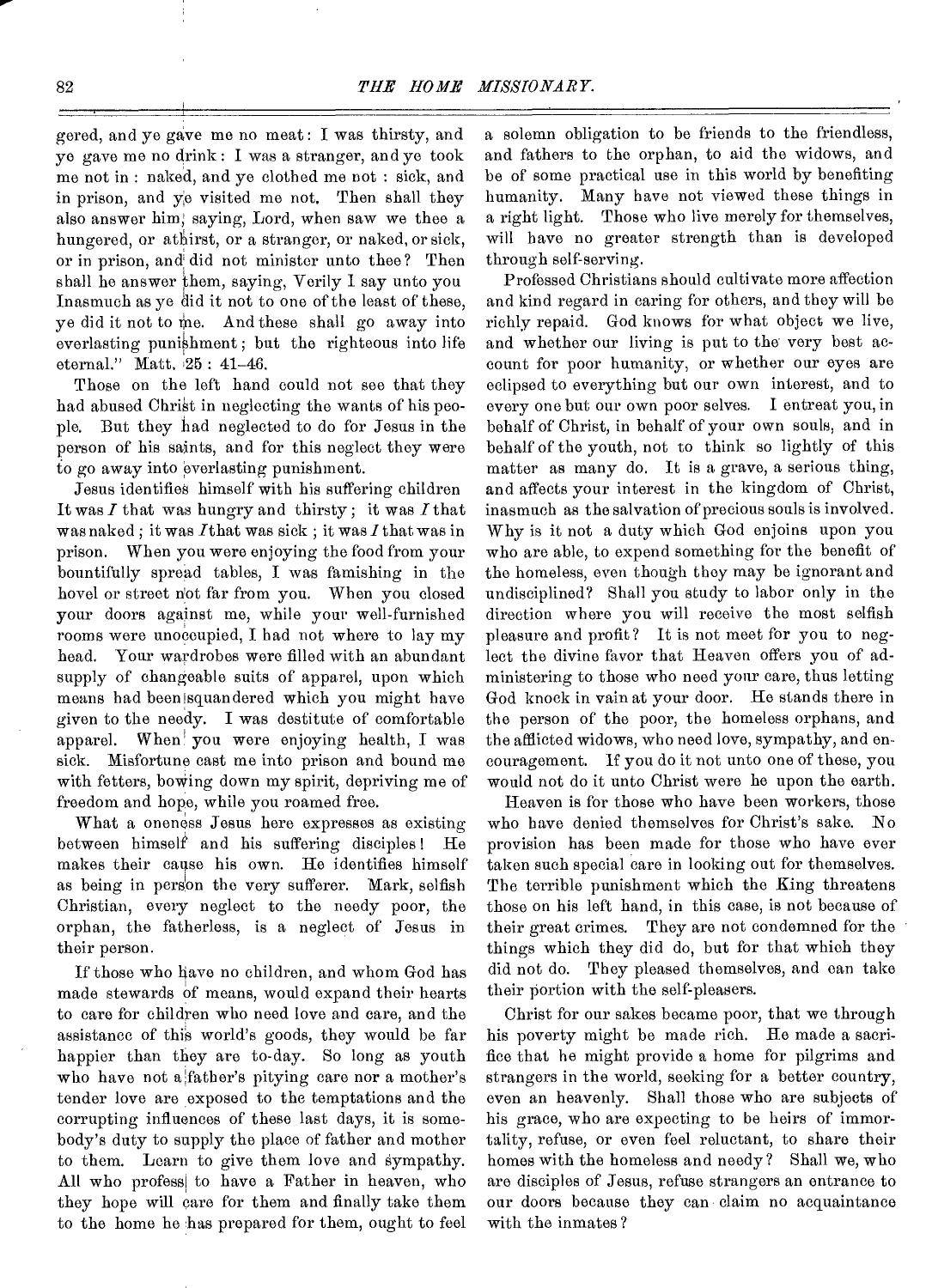Has the injunction of the apostle no force in this age : " Be not forgetful to entertain strangers, for thereby some have entertained angels unawares " ? I am daily pained with exhibitions of selfishness among our people. There is an alarming absence of love and care for those who are entitled to it. Our heavenly Father lays blessings disguised in our pathway, but some will not touch these for fear they will detract from their enjoyment. Angels are waiting to see if we embrace opportunities within our reach of doing good,— waiting to see if we will bless others, that they in their turn may bless us. The Lord himself has made us to differ,—some poor, some rich, some afflicted, —that all may have an opportunity to develop character. The poor are purposely permitted of God thus to be, that they may be tested and proved, and may develop what is in their hearts.

Some plead poor health as an excuse for not rendering to others the service they would like to do if they had strength. Such have so long shut themselves up to themselves, and thought so much of their own poor feelings, and talked so much of their sufferings, trials, and afflictions, that it is their present truth. They can think of no one but self, however much others may be in need of sympathy and assistance. You who aro suffering with poor health, there is a remedy for you. If thou clothe the naked, and bring the poor that aro cast out to thy house, and deal thy bread to the hungry, "then shall thy light break forth as the morning, and thine health shall spring forth speedily." Doing good is an excellent remedy for disease. Those who engage in the work are invited to call upon God, and he has pledged himself to answer them. Their soul shall be satisfied in drought, and they shall be like a watered garden, whose waters fail not.

Do not be afraid of good works. " Let us not be weary in well-doing : for in due season we shall reap, if we faint not." Do not wait to be told your duty. Open your eyes, and see who are around you ; make yourselves acquainted with the helpless, afflicted, and needy. Hide not yourselves from them, and seek not to shut out their needs.

As you regard your eternal interest, arouse yourselves, and begin to sow good seed. That which you sow, you shall also reap. The harvest is coming, the great reaping time, when we shall reap what we have sown. There will be no failure in the crop; the harvest is sure. Now is the sowing time. Now make efforts to be rich in good works, " ready to distribute, willing to communicate, laying up in store for yourselves a good foundation against the time to come, that ye may lay hold on eternal life." I implore you, my brethren, rid yourselves of your icy coldness. Encourage in yourselves a love of hospitality, a love to help those who need help.

You may say you have been imposed upon and have bestowed your means upon those unworthy of your charity, and therefore have become discouraged in trying to help the needy. I present Jesus before you. He came to save fallen man, to bring salvation to his own nation ; but they would not accept him. They treated his mercy with insult and contempt, and at length they put to death Him who came for the purpose of giving them life. Did our. Lord turn from the fallen race because of this ? Your efforts for good may have been unsuccessful ninety-nine times, and you received only insult, reproach, and hate, yet if the one-hundredth time proves a success, and one soul is saved, oh, what a victory is achieved — one soul wrenched from Satan's grasp, one soul benefited, one soul encouraged ! This will a thousand times repay you for all your efforts. To you will Jesus say, " Inasmuch as ye have done it unto one of the least of these my brethren, ye have done it unto me." Should we not gladly do all we can to imitate the life of our divine Lord? Many shrink at the idea of making any sacrifice for others' good. They are not willing to suffer for the sake of helping others. They flatter themselves that it is not required of them to disadvantage themselves for the benefit of others. To such we say, Jesus is our example.

The poor, the homeless, and the widows are among us ; and dare those whom God has made his stewards, to whom he has intrusted means, withhold from the needy disciples of Christ? If so, they withhold from Jesus. Do you expect the Lord to rain down grain from heaven to supply the needy ? Has he not rather placed it in your hands, to help and bless them through you ? Has he not made you his instrument in this good work to prove you, and to give you the privilege of laying up a treasure in heaven ?

Fatherless and motherless children are thrown into the arms of the church, and Christ says to his followers, Take these destitute children, bring them up for me, and ye shall receive your wages. I have seen much selfishness exhibited in these things. Unless there is some special evidence that they *themselves* are to be benefited by adopting into their family those who need homes, some turn away and answer, No. They do not seem to know or care whether such are saved or lost. That, they think, is not their business. With Cain they say, "Am I my brother's keeper ?" They are not willing to be put to inconvenience or to make any sacrifice for the orphans, and they indifferently thrust such ones into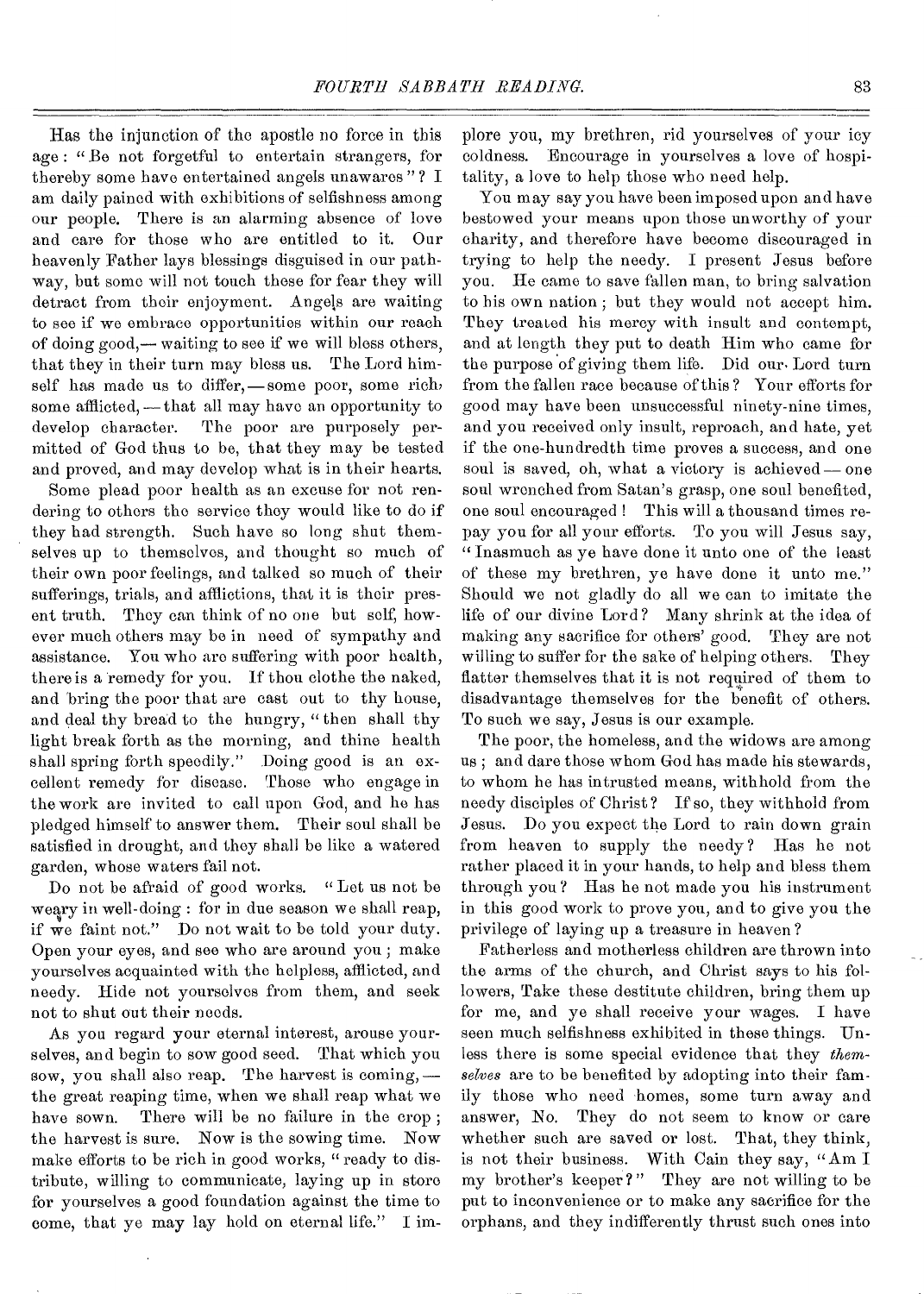the arms of the world, who are sometimes more willing to receive them than are these professed Christians. In the day of  $G\phi d$ , inquiry will be made for those whom Heaven gave them the opportunity of saving. But they wished to be excused, and would not engage in the good work unless they could make it a matter of profit to themselves. It has been shown me that those who refuse these opportunities for doing good, will hear from the lips of the Master, " Inasmuch as ye did it not to one of the least of these, ye did it not to me."

The fast which God can accept is described. It is to deal thy bread to the hungry, and to bring the poor which are cast out, to thy house. Wait not for them to come to you. The labor rests not on them to hunt you up, and entreat of you a home for themselves. You are to search for them, and bring them to your house. You are to draw out your soul after them. You are with one hand to reach up and by faith take hold of the mighty arm which brings salvation, while with the other hand of love you reach the oppressed, and relieve them. It is impossible for you to fasten upon the arm of God with one hand, while the other is employed in ministering to your own pleasure.

If you engage in this work of mercy and love, will the work prove too hard for you? Will you fail and be crushed under the burden, and your family be deprived of your assistance and influence? Oh no, God has carefully removed all doubts upon this question, by a pledge to you on condition of your obedience. This promise covers all that the most exacting, the most hesitating, could crave. " Then Shall thy light break forth as the morning, and thine health shall spring forth speedily." Only believe that He is faithful that hath promised. God can renew the physical strength; and he says he will do it. And the promise does not end here. "Thy righteousness shall go before thee; the glory of the Lord shall be thy rearward." God will build a fortification around thee. The promise does not stop even here.  $\mathcal{C}$  Then shalt thou call, and the Lord shall answer; thou shalt cry, and he shall say, Here I am." If ye put down oppression and remove the speaking of vanity, if ye draw out your soul to the hungry, " Thep shall thy light rise in obscurity, and thy darkness he as the noonday. And the Lord shall guide thee continually, and satisfy thy soul in drought [famine], and make fat thy bones; and thou shalt be like a watered garden, and like a spring of water, whose waters fail not."

# Bible Readings:

The Bible reading should be carefully studied by the person who is to conduct it, so that during the exercise he will need only occasionally to glance upon the paper. Do not conduct the Bible reading the same day that the

## CERTAINTY OF SUCCESS.

1. To what.did Christ compare his disciples as he sent them out to labor in his name? Luke 10 : 3.

2. Since nothing could be more defenseless than lambs in the midst of wolves, how were they able to maintain their position and work? Luke 21 :12, 14, 15.

3. Whom does the apostle say are not called of God ? 1 Cor. 1 : 26.

4. For what purpose has God chosen foolish things of the world? Verse 27, first clause.

5. What use will he make of weak things of the world ? Verse 27, last clause.

6. What kind of instruments will he use to bring to nought, or destroy, things that are? Verse 28.

7. By what means will God enable sueh weak instruments to accomplish this work ? Zech. 4 : 6.

8. What is the work of the Spirit of God in the world? John 16:8, *margin.* 

9. What is its work in the church? John 16: 13 ; 14 : 26.

NOTE. - The same spirit that convinces the sinner of sin, also NOTE. — The same spirit that convinces the sinner of sin, also<br>operates upon the mind of the one who seeks to turn him from sin, and this makes the effort successful.

10. What relation does the word of God sustain to the Spirit of God ? Eph. 6 : 17, last clause.

11. Who is to use this sword? Eph. 6 : 10, 17.

NOTE, - Man presents the word to the mind ; the Spirit of God impresses it upon the conscience, thus co-operating with human effort.

12. Has the Christian warrior any other weapon for aggressive warfare ? Verses 13-17.

13. What characteristics does this sword have? Heb. 4 : 12.

14. What other objects is the word of God like? Jer. 23 : 29.

15. Wherein is it like fire? *Ans.* - As fire melts hard substances, so the Spirit of God softens and subdues the natural heart.

16. Wherein is it like a hammer? Verse 29.

17. By what other figure is the word of God represented? Luke 8:11.

18. In what respect is it like seeds sown in good ground? *Ans. -* When lodged in an honest heart, it will spring up and bear fruit.

19. What does God say about his word accomplishing its purpose ? Isa. 55 : 11.

**Ir •**  BLESSED is he that considereth the poor.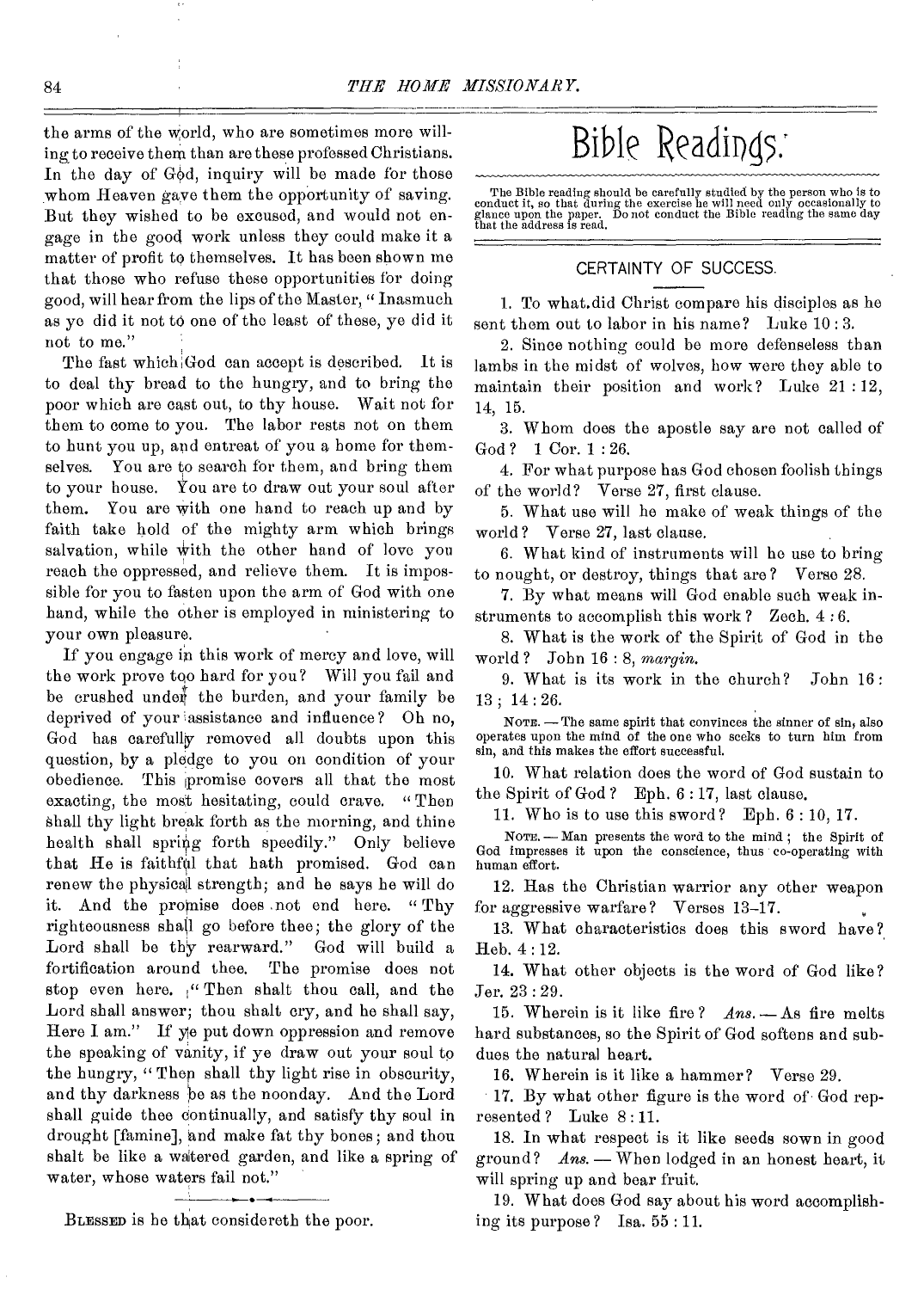20. Since -the word of God will prosper, and accomplish its object, how will it be with those who, in the fear of God, labor understandingly in connection with it ?

21. What does the Psalmist say On this point Ps. 126 : 6.

22. In view of these considerations, is there any enterprise in which one can be more sure of success than in the work of God? M. L. H.

# The Children's Page.

Wherever practicable, the children should meet by themselves, at least<br>a portion of the time, even if there are but two or three present. Some<br>person of Christian experience who is otherwise qualified for the work,<br>should,

#### DEAR CHILDREN : —

I am very glad to hear that some of you have received interesting letters in answer to the papers and letters which you have sent to other children. I hope that you will continue to do this kind of work. Perhaps you sometimes get letters that are not encouraging, but you must not stop on that account. A little girl that I know, who has received some very encouraging letters, also received the fol $lowing:$ 

" I do not care to have you send me any more papers, as I am not in favor with any one who is a Seventh-day Advent. I believe in working on the seventh day and keeping the first day of every week. Perhaps you are not a Seventh-day Advent; if not, all right. I have a father, but no mother; and as we take a great many papers, I do not think that my father cares for any more. Please do not send me a Seventh-day Advent paper. I do not want to hurt your feelings. I think the paper has some very nice stories in it. I have received a number of letters from other persons, and do not feel that I can write you again."

The little girl who wrote this letter really thinks that there is something very bad about Seventh-day Adventist papers, and instead of being hurt, or feeling unkindly about it, we should be sorry for her, because she does not know what is right and good. If we were in her place, very likely we would feel just as she does; so we should pray that God would open her eyes to see the precious truth contained in his word.

Perhaps you would like to know how I would answer such a letter, and so I will tell you. I would write a kind note in reply, telling the writer that she had not hurt my feelings, and that I was glad to

have her write thus freely; that I sent the papers thinking that perhaps, like many others, she would enjoy reading them ; that I was sorry if I caused her annoyance. I should tell her that she was right in thinking that I was a Seventh-day Adventist ; that I was happy in keeping the seventh day, and in believing that the Saviour was soon coming ; that I felt sure that the Bible taught me to do so, but that I did not wish to crowd my views upon any one.

But, dear children, I would not have you think that sending out letters and papers is the only way in which you can benefit others. There is a text in the Bible which speaks about children. Please open your Bibles and read it. You will find it in Prov. 20:11. (The text should be read by one of the children.) This shows that every child has an influence ; that is, by being pleasant, obedient, and unselfish, a child helps others to be so, too. If a boy or girl is cross, unhappy, selfish, or naughty in any way, he or she helps to make, not only other children, but even grown people, the same. One of the best ways to *do* good is to *be* good.

I wonder how many of you were ever on a hill in a dark night, and if, while there, you saw bright lights shining in the valley around. Sin, suffering, and death have made this world very dark, but Jesus says that in this darkness his people are lights, like the lights we may see around us in a dark night. By what they do, and what they say, he wants. those who love him to show others the right way, and how to walk in it. Now you can see how children can be bright lights just as well as grown people.

Every one of you, if you ask Jesus to help you, believing that he will, can show those who live with you and around you how to be kind, how to be obedient, and how to be useful, by being so yourself. By loving the Saviour and serving him, you can show others how to love and serve him. this way you will be lights, wherever you are.

Children who keep the Sabbath are noticed more than other children; and if they are bad, people are led to think that there is something wrong in what these children or their parents believe, and so they will not give attention to the truth. But if they are good children, better than others, people see that they are made so by trying to keep God's commandments, and will be inclined to read the Bible, to see if what these children are taught to believe is truth.

So you see, dear children, that you have a very important part to act in carrying forward the third angel's message. I hope that every one of you will think of this every day. There are other ways in which you can help in this work, but I will not say anything about them this time. I would like to have you write me, telling about the letters you have received, and other things. You can address, International Tract Society, 28 College Place, Chicago, Ill., and I will get your letter.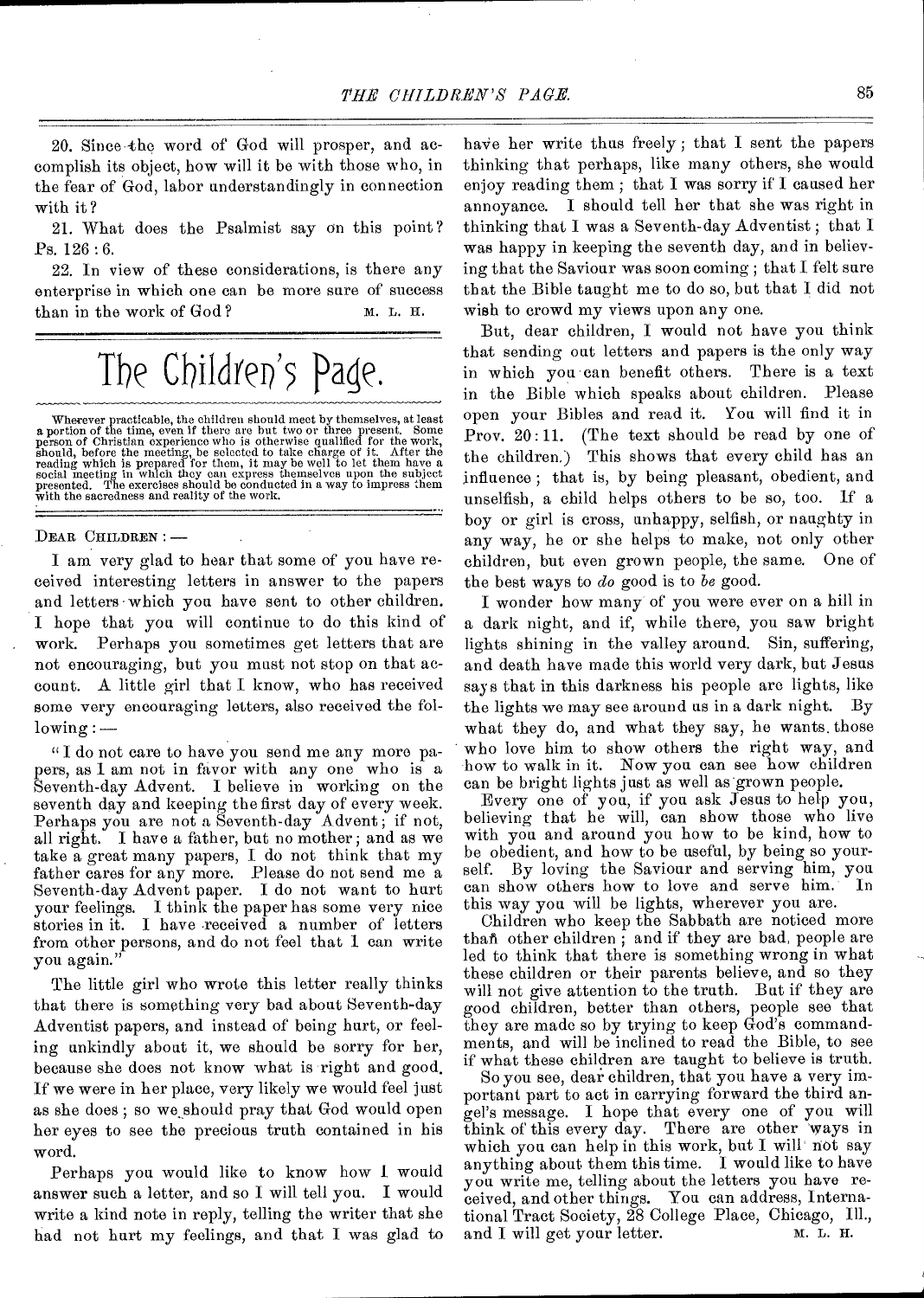# National Reform.

QUESTIONS ON CIVIL GOVERNMENT AND RELIGION.

#### LESSON FORTY-TWO.

[Answers found in "Civil Government and Religion."]

1. BY statements already given from National Reformers, what are their principles shown essentially to be  $? - p. 111$ .

2. What do their propositions betray?

3. What was the fine imposed by the Arkansas laws of 1885, for Working on Sunday ?

4. What classes of persons were exempted from the penalties of these Sunday laws ?

5. What section of that law was repealed by the legislature  $?-p.$   $112.$ 

6. When was that section repealed?

7. What was the ostensible object of that repeal ?

8. When the repeal was secured, what effect did it have upon the saloons  $?-p.$  113.

9. Were any saloon-keepers prosecuted under the new act ?

10. What was the new act used wholly for?

11. Who was the first one indicted for Sunday labor under the new law  $? - p$ . 114.

12. Who was Efder Scoles?

#### LESSON FORTY-THREE.

[References same as last lesson.]

1. WHO was called before the Grand Jury to testify regarding Sunday labor?

2. W here was the Circuit Court held, at the time Mr. Armstrong was summoned to testify?

3. Where did Mr. Armstrong live?

4. When asked if he knew of any who were violating the Sunday law, what did he answer?

5. When asked who they were, what did he first say ?

6. How many others did he bring charges against, who did business every day?

7. What was the final question of this nature asked him?

8. How many were indicted as the result of the investigation ?

9. Who were they?

10. How many besides Seventh-day Adventists were ever arrested under that  $\text{law } ? - p$ . 136.

11. How were these two held for trial?

12. What was finally done with them?

13. How many Seventh-day Adventists were held in this way ?

14. How many cases of these people were dismissed?

15. What was the average bail required of them?

### LESSON FORTY-FOUR.

[References same as last lesson.]

1. IN all the Arkansas cases of Seventh-day Adventists' being arrested for Sunday labor, how many of them had been complained against, for disturbing the worship or rest of any one  $? - p$ . 136.

2. What were the indictments for in every case ?

3. How long did the oppressive law exist ?

4. In the partiality shown by the courts in favor of Sunday-keepers, what were the indictments of the seventh-day people proved to be ?

5. What was the sole effect of the repeal of that exemption clause  $?-p.$  137.

6. How is this shown in the case of the arrest of a Mr. Swearingen.?

7. How was it shown also in the case of others?

8. In nearly every case of these prosecutions, who were the informers?

9. What relation in work did these informers, in some cases, sustain toward the prosecuted ?

10. But notwithstanding this, what was done with the informers?

11. At whose instance was Mr. Armstrong arrested  $?-p. 140.$ 

12. Before whom was he tried?

13. What did his position in this case virtually make the mayor?

14. After assuming the prisoner to be guilty, what did this arrogant judge say was the privilege of the prisoner ?

15. How were these iniquitous proceedings confirmed?

#### LESSON FORTY-FIVE.

#### [References same as last lesson.]

1. WHO was Allen Meeks? - *p. 116*.

2. For what was he arrested ?

3. How far from a public road or place of worship was this work done ?

4. By whom was his offense reported to the Grand Jury ?

5. For what offense was Mr. Mc Coy indicted *? p. 117.* 

6. How far was be from the public road while engaged in the act of plowing?

7. How came he to be seen at this employment ? 8. Who saw Mr. Shockey plowing on Sunday*? p. 118.*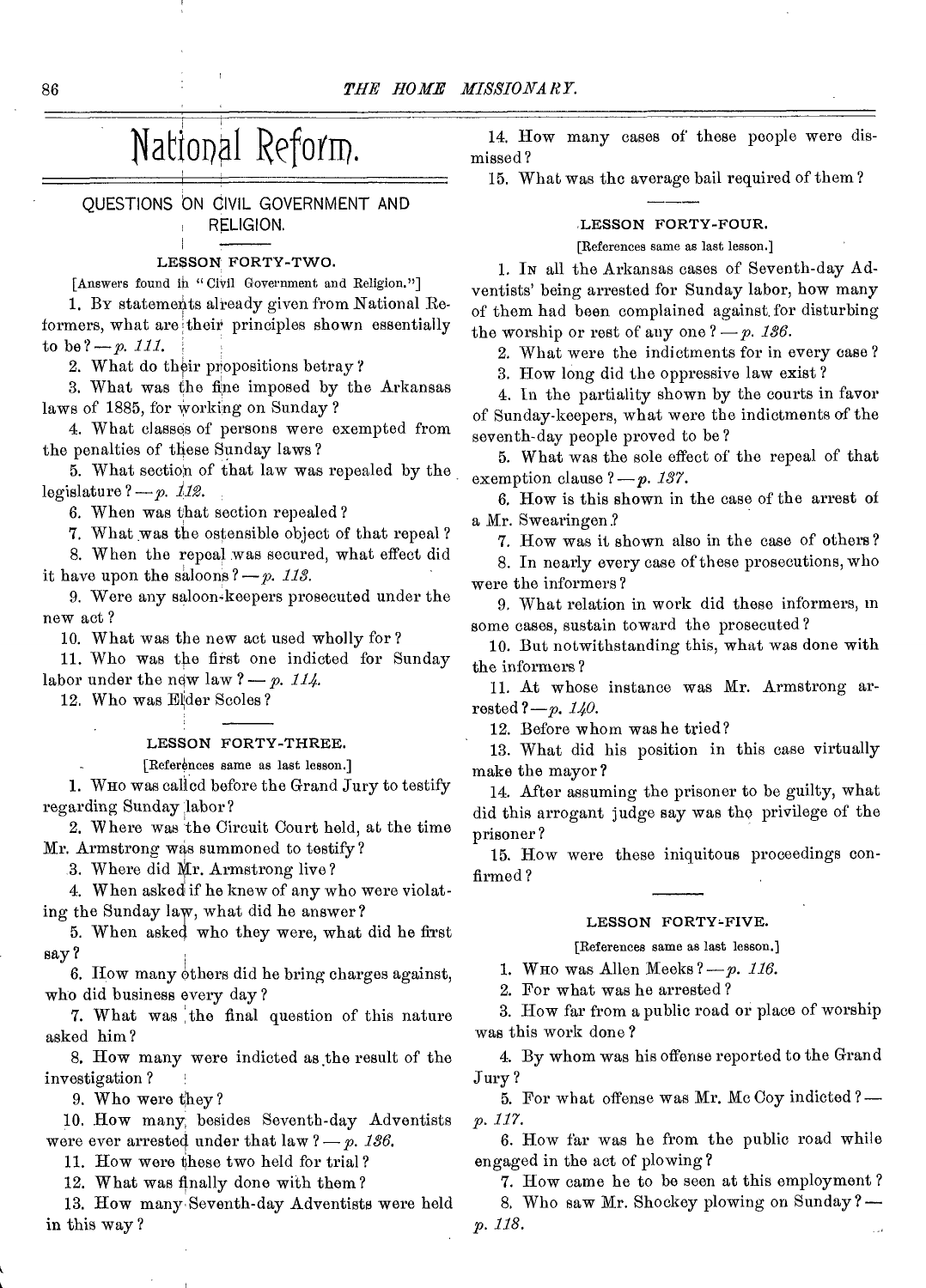9. What was Mr. Sims doing on that day, when he observed Mr. Shockey plowing, as shown in court?

10. For what was Mr. Pool arrested? *—p. 119.* 

11. What was the witness against him doing, when he saw the garden work done ?

12. What did the law of Arkansas at that time provide in case a man was not able to pay a fine imposed by the court?  $-p.$  120.

13. How old was Mr. Gentry, another man indicted for Sunday labor ?

14. How much was his fine *?—p. 121.* 

15. How much money had he to pay ?

16. What did he do to save himself from being sold?,

# Workers' Department.

### DO IT NOW.

THERE is work for one and all; Do it now.

Hear the Master to thee call — Do it now.

Lead the young, the weak, the old ; Woo the strong, the brave, the bold, To the tender Shepherd's fold ; Do it now.

Can you help an erring one ? Do it now.

Stay not for " to-morrow's sun;" Do it now.

Bid him leave the paths of sin, And a better life begin ; If some wanderer you can win,

Do it now.

If for Jesus you can speak, Do it now.

Though your tones are low and weak,

Do it now.

Take the tempted by the hand,

Point them to the better land That awaits " beyond the strand;"

Do it now.

*— Gospel in All Lands.* 

### FROM OUR LETTER BOX.

THE three following letters, of different date, were written to the Secretary of the International Society by a lady teacher in the South : —

DEAR SISTER : Indeed I feel that you are my sister. I do thank you very much for the literature you sent me. You wrote of the colored students. The work here is among "the poor mountain whites." We represent the  $\frac{c}{\sqrt{a}} = \frac{1}{\sqrt{a}}$  Society, which has planted many schools in all the Southern States.

Our work is indeed a peculiar one with these, our brothers and sisters, who for years have been passed by. We have an academy, with an enrollment of two hundred and fifteen scholars. These students come from the poorest of homes. A number of our girls and boys are earnest, consecrated Christians. Of course they are crude, but the dear Saviour accepts the *heart* service.

I thank you for those books. I read to my scholars from some of them. They were deeply interested, and wrote short essays on what I had read. Such a work as "Redemption," or the "Teachings of Christ," is just such literature as I should put into the hands of our students. I use every page sent to me. At the present time I cannot subscribe for any of this precious literature, but hope to be able to do so. I will present your publications to our Faculty ; we have not as yet been able to obtain a library, but hope to in the near future.

I have been identified in this work four years, and find these people anxious to learn, and the poorest people willing to make great sacrifices, that their children may receive what they have never had.

It is grand to be permitted to be co-laborers with Christ, to uplift our brothers and sisters, that they may be fitted for this life and the life eternal.

Your gifts to me will not remain unused one day. The tracts I will enjoy, as we have a Band of Hope and a Woman's Christian Temperance Union. I have held the office of superintendent of narcotics, and am glad for the literature that I have access to. This is nothing but an outline of our work, but I love to acquaint those with it who are interested in us.<br>Yours truly. MRS. B. E. A. Yours truly,

KIND FRIENDS : I have received three packages from your publishing house. Indeed the literature will be very helpful to our boys. The pamphlet, "The Redemption," I will put in with our books. We are trying to get a library. Your very kind offer to our work, and the great interest you have taken, we most heartily thank you for. Will thankfully receive what you deem best. As we have a Band of Hope, we will be glad for the temperance song book.

The books you sent I have enjoyed very much ; your literature is so simple and clear. I trust the seed sown from the reading• of these precious truths, may ennoble the lives of our mountain boys and girls. Our school will close in June, and open Sept. 10. We are drawing to the close of the school year, and are very busy.

Yours for the Master and his work, and praying for success for you in your work,

MRS, B. E. A.

MY DEAR SISTER : I thank you deeply and gratefully for your interest in our work. I am enjoying my vacation at home in New York with my loved ones again. I trust to be permitted to return to